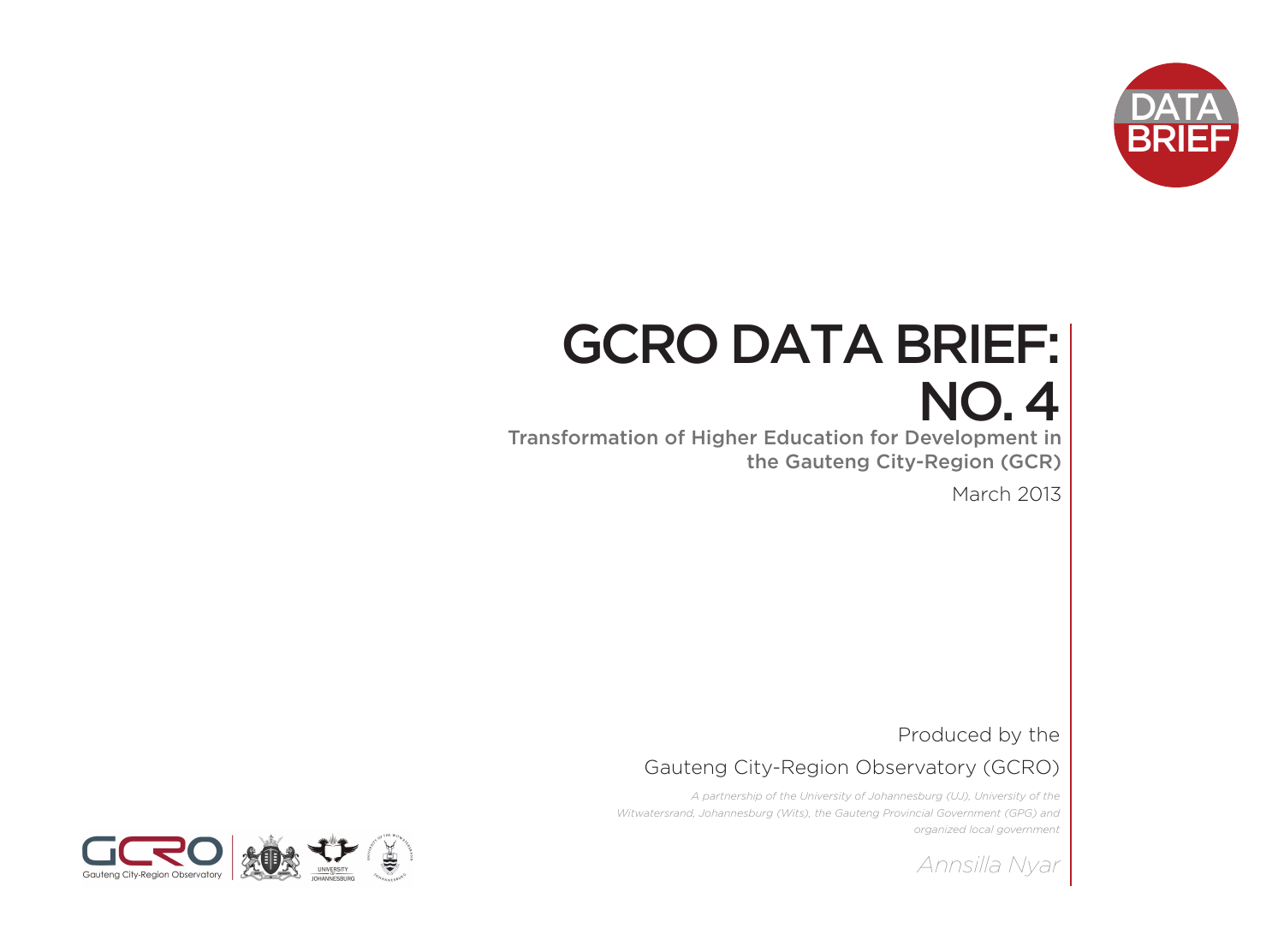### **GCRO** Data Brief No. 4 Transformation of Higher Education for Development in the Gauteng City-Region (GCR)

# **Contents**

| 3. Producing the graduates needed for social and             |  |
|--------------------------------------------------------------|--|
|                                                              |  |
|                                                              |  |
|                                                              |  |
| 4. Achieving equity in the higher education system 10        |  |
|                                                              |  |
|                                                              |  |
| 5.1 Staff by personnel category for all HEIs in GCR, 2010 11 |  |
|                                                              |  |
|                                                              |  |
|                                                              |  |
|                                                              |  |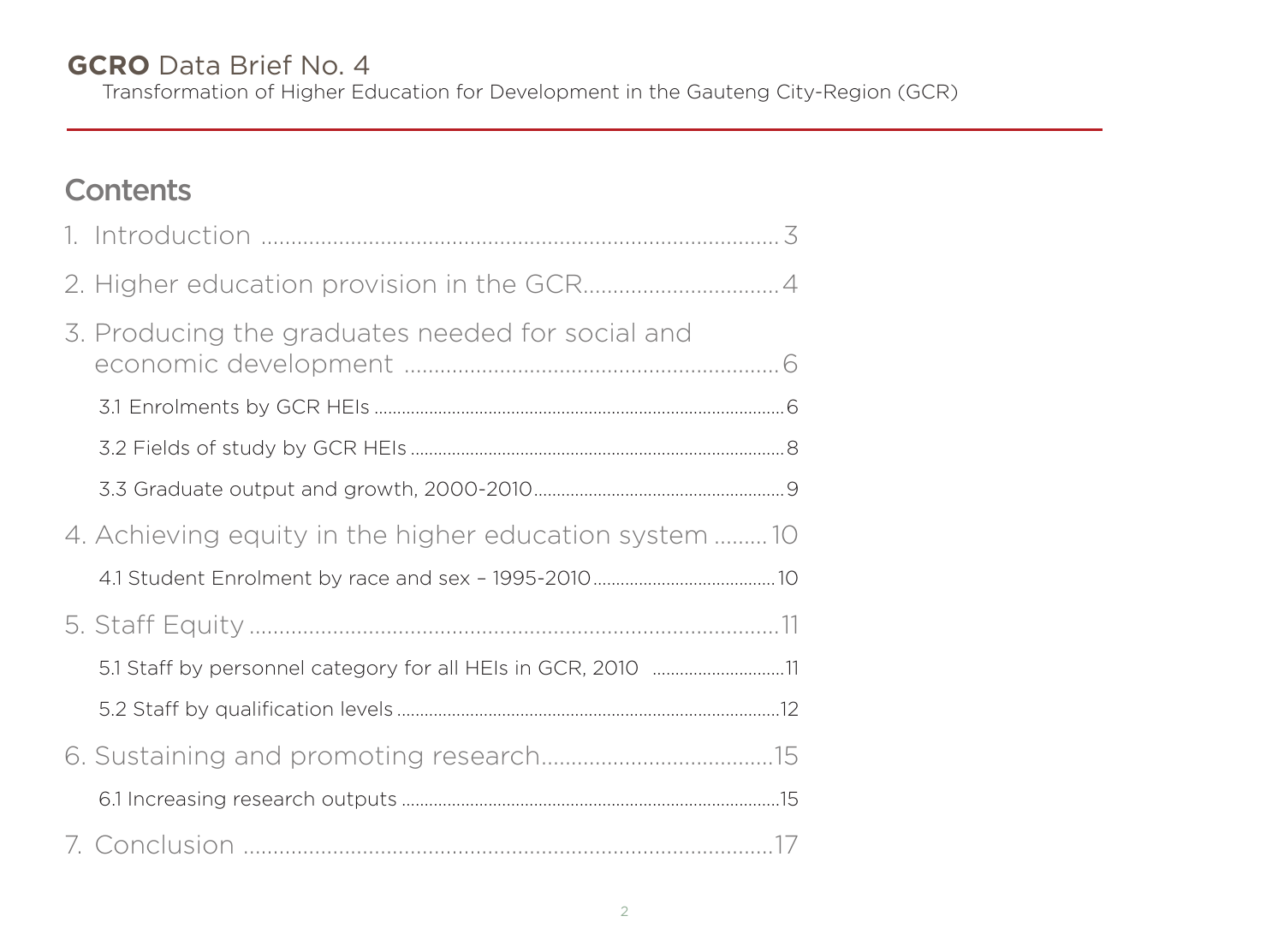# 1. Introduction

The GCRO is a unique type of institution where two universities (the University of Johannesburg and the University of the Witwatersrand, Johannesburg), the Gauteng Provincial Government (GPG) and organized local government work together in order to address the developmental challenges of the Gauteng City-Region (GCR). Given GCRO's advantageous positioning and core research interest in regional development, we are looking to understand how higher education institutions (HEIs) can contribute to growth, development and transformation in the GCR. We are aware of an increasing body of theory and practice on the role of HEIs in regional development which sees regions as important sites of development and innovation and supports the close engagement of universities with government, civil society and the private sector in their regions (i.e. the so-called 'triple-helix'). We are also aware of the sophisticated level of HEI engagement and collaboration in OECD countries (OECD, 2007) as well as other countries such as Brazil. This has stirred critical reflection on our part about why similar initiatives of this kind of sophistication are not happening in the GCR and in other regional contexts in South Africa. The central focus of this Data Brief is on the developmental potential of HEIs in the GCR to collaborate effectively with each other and other stakeholders.

**51% 49%** universities and universities of technology or the comprehensives. University leadership and management may not Realising this developmental potential is no small matter, as there are many challenges and practical impediments to collaboration between HEIs as well as with other key stakeholders in the city-region. HEIs in the city-region are operating in a national context which is 'spatially blind' to all intents and purposes. This national focus may limit their scope for regional action and collaboration. There is a history of competition between different institutions, particularly with regard to the apartheid legacy of white minority hegemony over higher education and the academy. The incentives for higher education collaboration are limited, particularly across the binary divide of traditional be sufficiently equipped with sufficient knowledge about the specific challenges of regional development and the mechanics of engaging their respective institutions.

A city-region scale of analysis has seldom, if ever, been applied to the state of higher education in the GCR. This Data Brief is a preliminary output ahead of a full-fledged Occasional Report by the GCRO which will develop and deepen analysis of the data offered herein. Specifically the purpose of this Data Brief is to establish a set of information and data about the state of higher education in the GCR. This will then allow a deeper analysis of the potential of HEIs to engage collaboratively with each other and with other key stakeholders in the city-region.

The following facts and trends are in line with the goals and strategies posited in the National Plan for Higher Education for South Africa (National Department of Higher Education and Training (NDHET), 2001). This Data Brief is based on data compiled by the Council of Higher Education (CHE) in collaboration with the Higher Education Management Information System (HEMIS).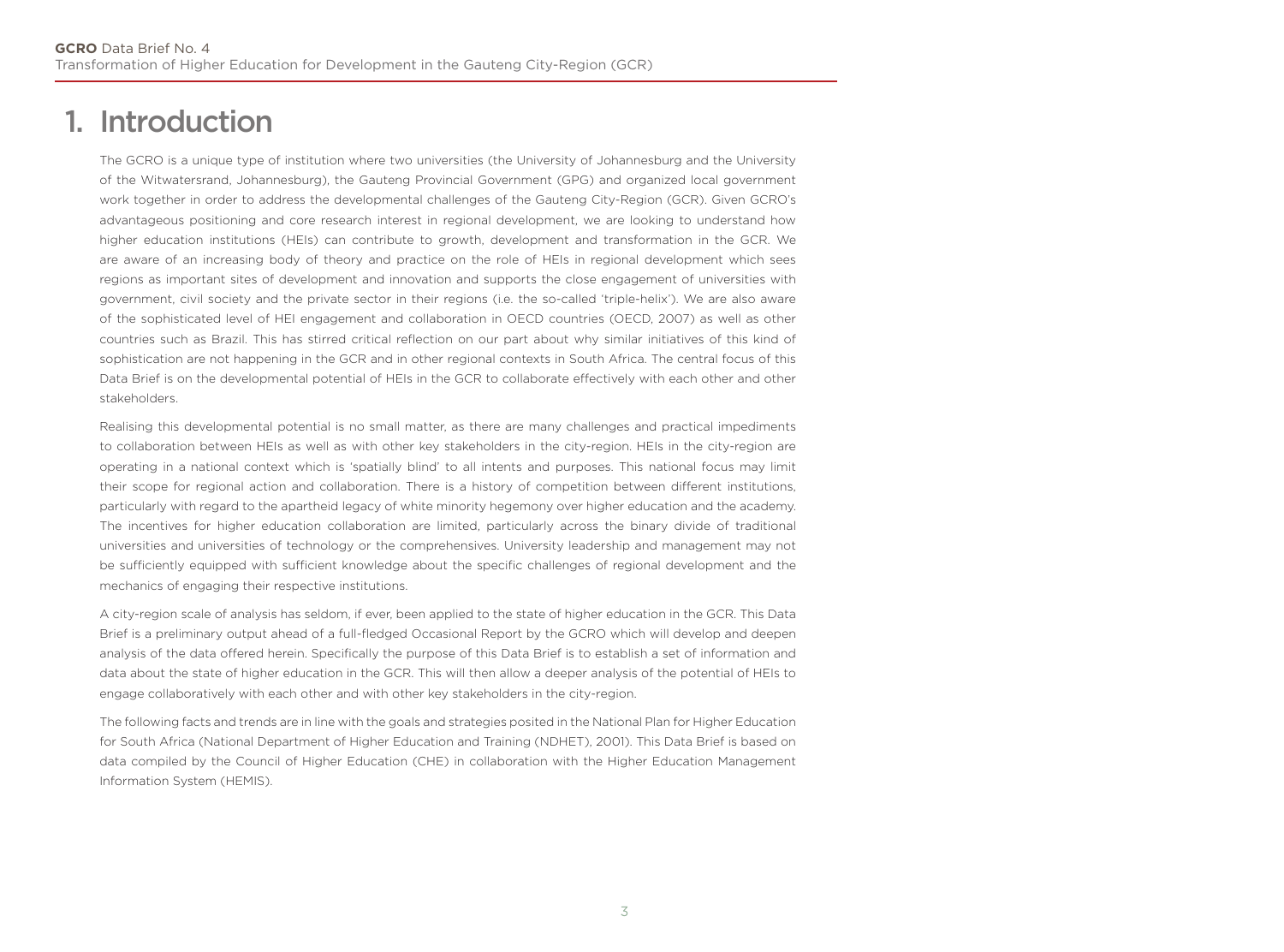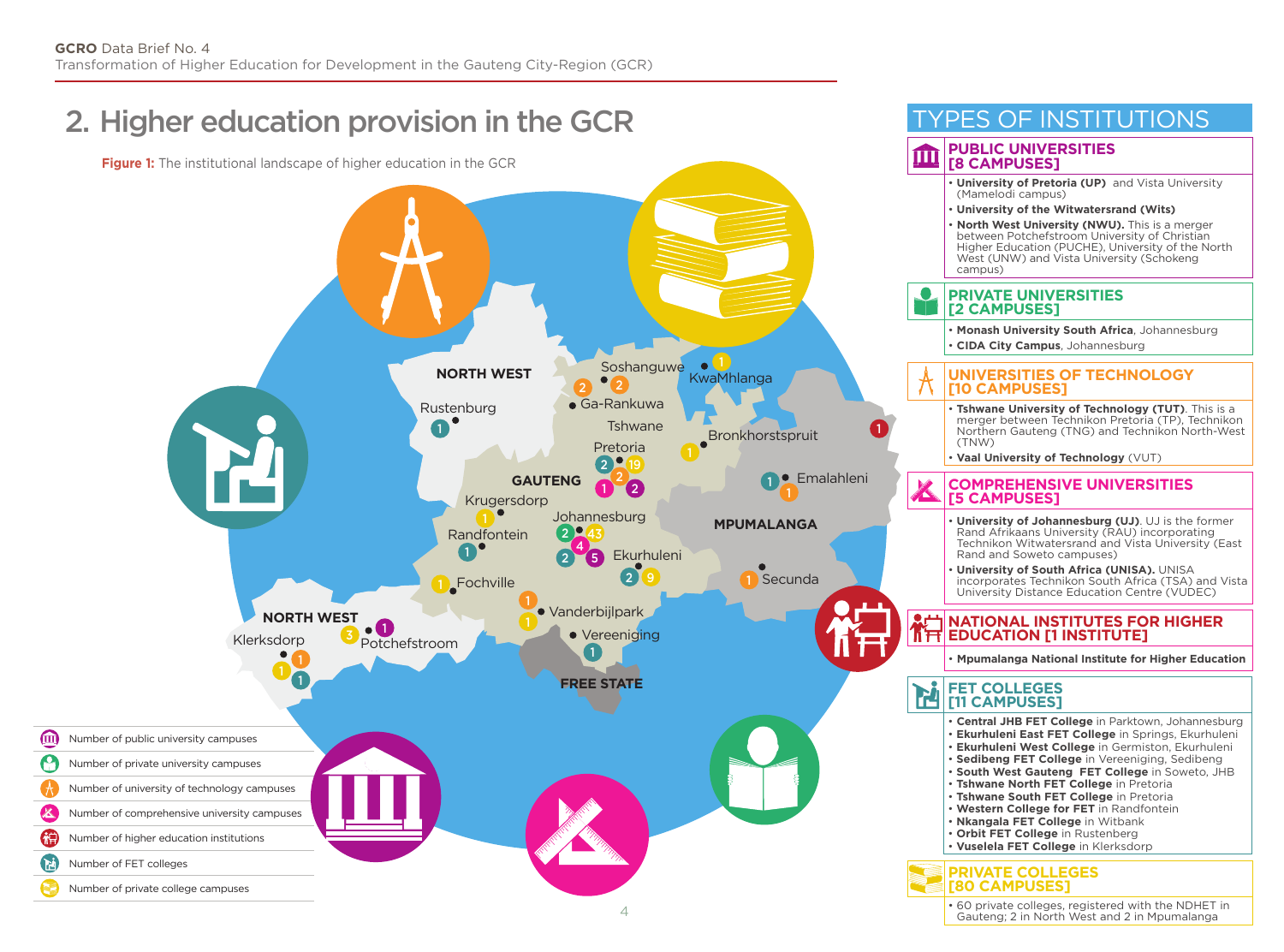As depicted in Figure 1, the current configuration of HEIs in the city-region reflects the radical post-1994 restructuring process of the university and college systems in which universities and technikons of the apartheid era were replaced with 'traditional' universities (offering Bachelor degrees, with high proportions of postgraduate students and with strong research capacity), comprehensive universities (mergers of universities and technikons) and universities of technology (vocationally-oriented institutions which award higher certificates, diplomas and degrees in technology and have some postgraduate and research capacity). This configuration also reflects the growth of Further Education and Training (FET) colleges as well as a brand new sector of higher education in the form of private sector providers such as universities and colleges.

As such there is a diverse and differentiated mix of HEIs in the GCR linked to historical origins, location, and mission of institutions. This diversity is underscored by the historical racial fragmentation of the higher education system and the associated inequities in terms of student and staff access and opportunities as well as the level of development of institutional facilities and capacities.

The configuration of higher education shows that provision is unevenly distributed across the city-region. The more urbanised, densely populated and economically active parts of the city-regions such as Johannesburg and the core of Tshwane offer more educational and learning opportunities. FET colleges are located in both urban and rural settings, which may facilitate easier access for learners. Distance education plays a valuable role in providing access to learners who may not otherwise be able to participate.

Research and anecdotal evidence appear to indicate an increasing demand for higher education, which constrains the capacity of HEIs to absorb large numbers of applicants (CHE, 2009). Statistics are not available to demonstrate this. However when considering the provision of higher education from a spatial distribution perspective, it may require a rethink of where HEIs are best located and how an ideal institutional landscape ought to be best constituted.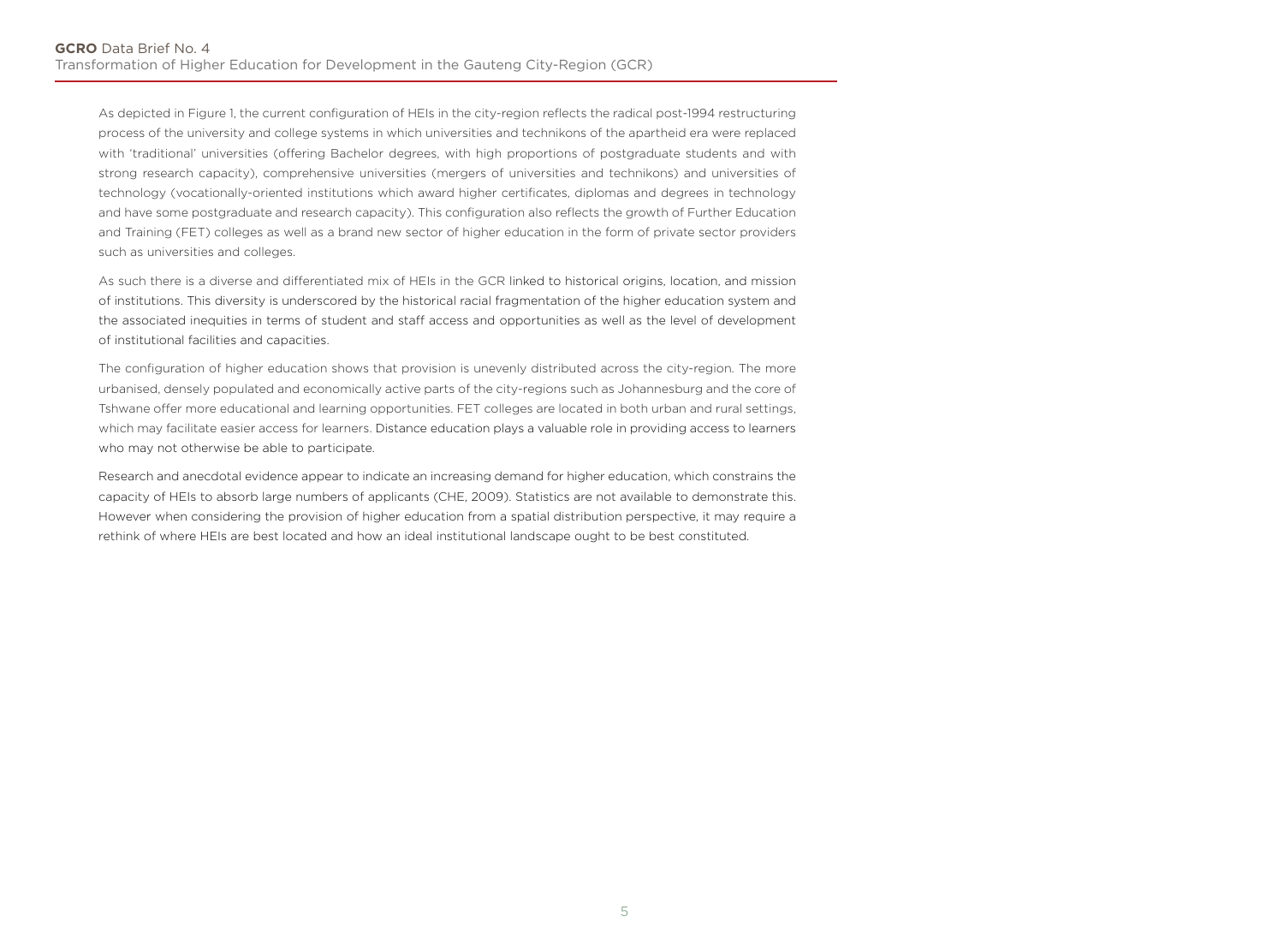# 3. Producing the graduates needed for social and economic development

### 3.1 Enrolments by GCR HEIs

**Figure 2**: Number of student enrolments by university: 1995 - 2010

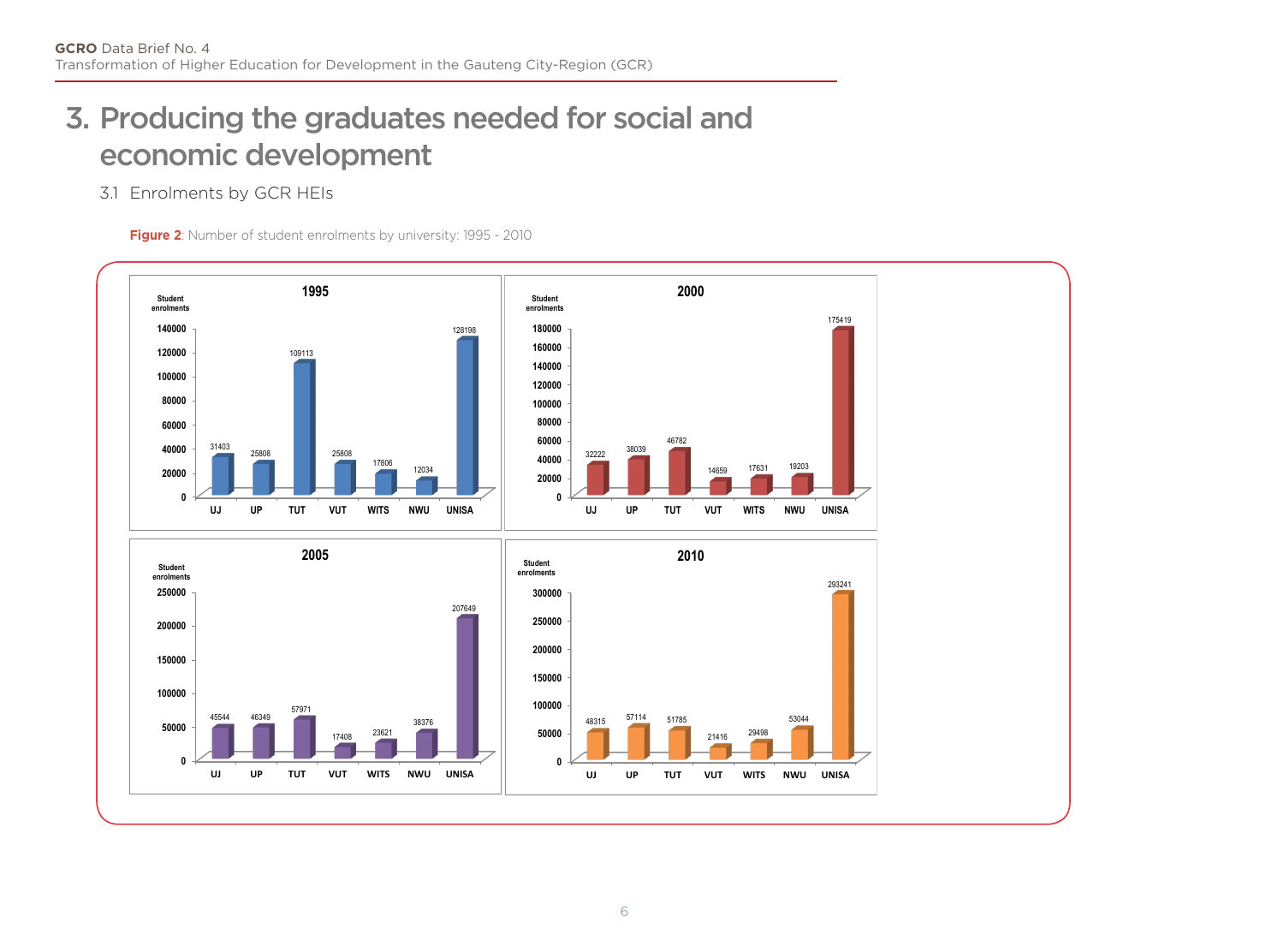Considerable progress has been made in terms of overall access to universities. According to NDHET (2012) there has been a national increase of 82% in increase in enrolments in universities in the 1995-2010 period. Approximately one third of the increase in enrolments was in distance education.

In terms of the GCR, overall enrolment in both absolute and relative terms is similarly substantial. Thus between 2000 and 2010, university enrolment in the GCR increased by 53%.

If we use figures that exclude UNISA (more appropriate as many UNISA students are outside the GCR), approximately 30% of South Africa's university students are in the GCR. This may be seen as representing a huge potential for making a significant contribution to the economic and social development of the city-region in the medium to long term.

In considering enrolment trends per HEI over the 1995-2010 period it is possible to see uneven growth in enrolments across the different institutional types. Enrolments are dominated by large historically advantaged public HEIs. This is despite the fact that smaller enrolment numbers are initially indicated for the large traditional public universities, such as Wits, UJ, UP and NWU, in relation to the universities of technology.

In 1995 there is a noticeable spike in enrolments for Tshwane University of Technology (TUT). This is an interesting trend that requires further investigation. Enrolment figures at Vaal University of Technology (VUT) are low in comparison to the other HEIs.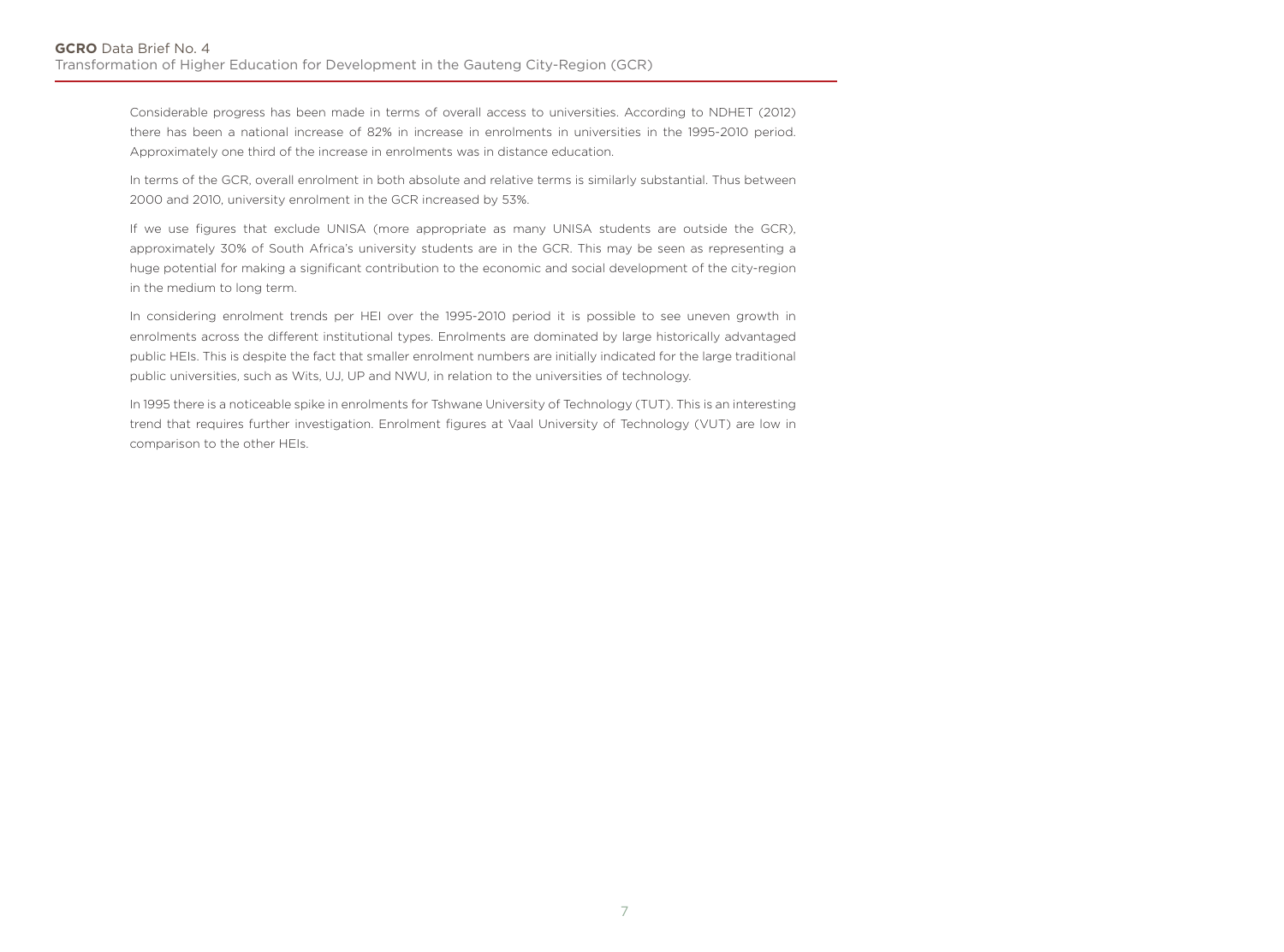### 3.2 Enrolment by fields of study for GCR HEIs<sup>1</sup>

**Figure 3:** Proportion of student enrolments by field of study: 1995 - 2010



Figure 3 lists enrolments by various fields of study per HEI in the GCR. There is a residual category called UNK or Unknown which remains unaccounted for.

As indicated by Figure 3 there appear to be an uneven pattern of enrolment by different fields of study across the years. Consider for example, enrolment patterns for the Science and Technology (SET) field at UP which shows great variation in enrolment percentages over the years. The data has been rigorously checked in order to account for any possible discrepancies or errors. Despite this, we remain unable to account for the variations in enrolment patterns.

<sup>1</sup> *SET-Science Engineering and Technology, BCM-Business, Commerce and Management Studies, EDU-Education, Training and Development, HSS- Human and Social Studies, UNK-Unknown*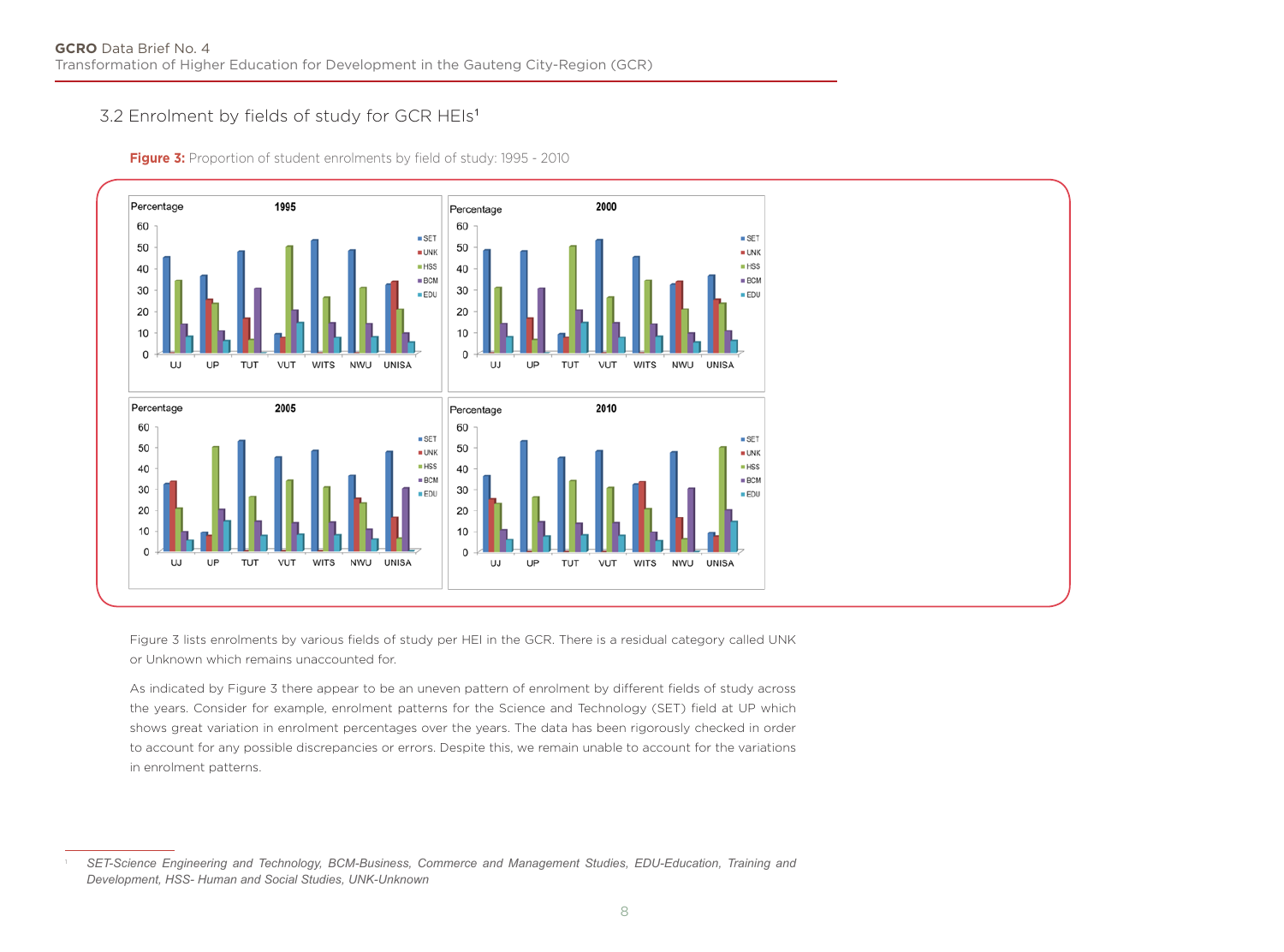Enrolments in the fields of Science, Engineering and Technology and Human and Social Studies (HSS) are consistently high across all the HEIs in the GCR. Education, Training and Development (EDU) is less wellrepresented in enrolment figures. However graduate output and growth for EDU indicates a different picture (as seen below). Throughput in the EDU field is high despite low enrolment numbers.

### 3.3 Graduate output and growth, 2000-2010

As seen in Table 1 below, there is an increase in graduates from the EDU, BCM and SET fields. However there is an alarming drop in the numbers of humanities graduates.

| Field of<br><b>Study</b> | 2000     | 2005     | 2010   | % increase (annual average) |
|--------------------------|----------|----------|--------|-----------------------------|
| <b>SET</b>               | 24 136   | 33 499   | 41156  | 5.5                         |
| <b>BCM</b>               | 19 912   | 28 144   | 40 751 | 7.4                         |
| EDU                      | 15 5 6 8 | 29 054   | 37 665 | 9.2                         |
| <b>HSS</b>               | 25 581   | 29 3 5 5 | 30 015 | 0.5                         |

#### **Table 1:** Graduate output: 2000-2010

When viewed by qualification type (i.e. undergraduate and postgraduate levels) at both GCR and national level (as seen in Table 2 below), it can be seen that 30% of undergraduate enrolments in HEIs were in the GCR in 2005 and declined by 26% in 2010. However the proportion of GCR-to-national postgraduates is higher at 36,5% in 2005 and 36,7% in 2010. This has important implications for research, innovation and development of the knowledge economy if these postgraduate students are utilised in the future of the GCR economy (and are not lured to greener pastures abroad i.e. the 'brain drain').

#### **Table 2:** GCR enrolment by qualification level: 2005 and 2010

|                               |               | 2005             |                      |                  | 2010               |
|-------------------------------|---------------|------------------|----------------------|------------------|--------------------|
|                               | Level         | <b>Enrolment</b> | $%$ of<br><b>RSA</b> | <b>Enrolment</b> | % of<br><b>RSA</b> |
| GCR HEIs (incl. UNISA)        | Undergraduate | 360 174          | 60.0                 | 436 183          | 59.9               |
|                               | Postgraduate  | 64 397           | 55.6                 | 84 538           | 61.0               |
| <b>GCR HEIs (excl. UNISA)</b> | Undergraduate | 184 744          | 30.1                 | 191 419          | 26.3               |
|                               | Postgraduate  | 42.020           | 36.5                 | 50 833           | 36.7               |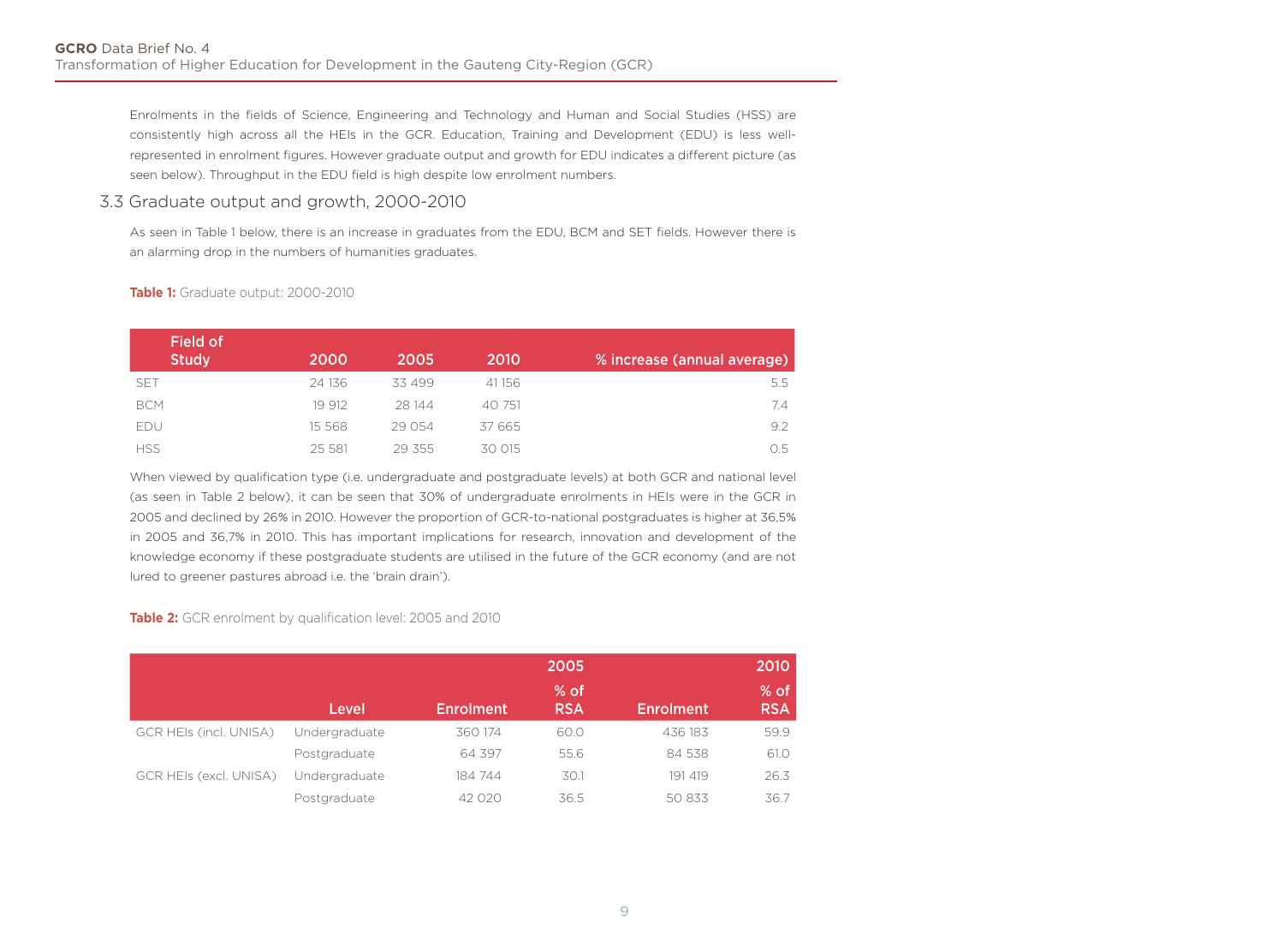# 4. Achieving equity in the higher education system

4.1 Student Enrolment by race and sex – 1995-2010

**Figure 4:** Percentage of student enrolment by race and sex: 1995 - 2010



Figure 4 above shows total student enrolment in the GCR by race and sex. Enrolment patterns show considerable progress in terms of racial and gender equity. However the racial balance remains skewed in favour of white and Indian students while Coloured and African students are under-represented in comparison<sup>2</sup>. The racial balance

<sup>2</sup> South Africa continues to use racial apartheid-inherited categories in order to distinguish between different population groups. The terms 'African' 'white' 'Coloured' and 'Indian' are used here in line with the official classifications as used by Statistics South Africa (StatsSA) for Census purposes.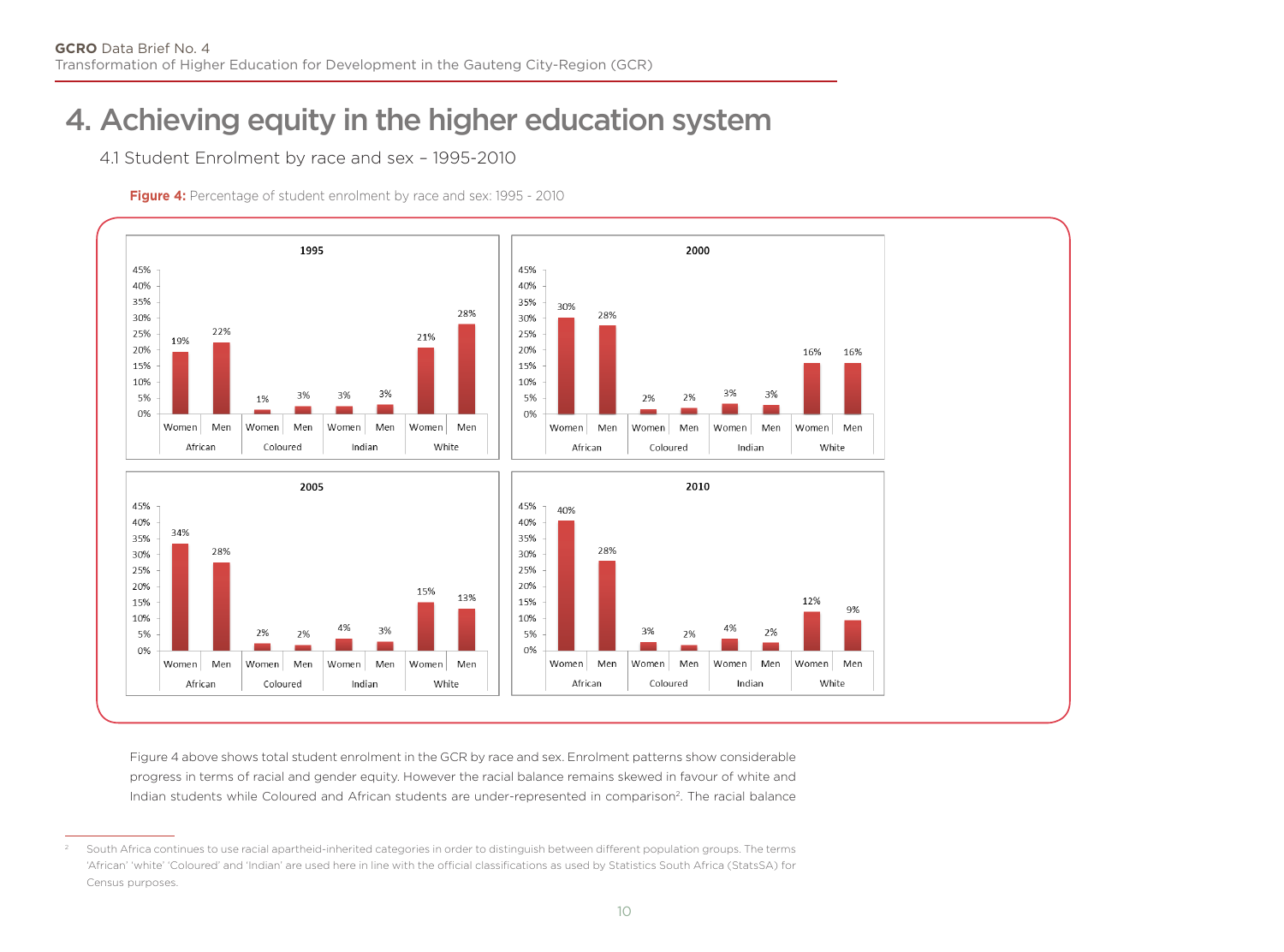can be seen more clearly when viewed against institutional type. White students, in particular white males, remain over-represented at the historically advantaged public universities. Universities of technology come the closest to matching the racial profile of the population. Take for example, TUT which shows significant numbers of African men. However black African women at TUT are less well-represented.

Figure 4 also shows an encouraging increase in enrolments for Africans over the period 1995-2010, in particular for African women. This is in comparison to decreasing enrolments for white students.

# 5. Staff Equity

5.1 Staff by personnel category for all HEIs in GCR, 2010

**Table 3:** Staff by personnel category for all GCR HEIs: 2010

| <b>Staff category</b> | <b>Total GCR</b> | % of national |
|-----------------------|------------------|---------------|
| Academic              | 23 214           | 49.8          |
| Management            | 892              | 37            |
| Support               | 5615             | 45.7          |
| Technical             | 1290             | 20            |
| Admin                 | 24 153           | 46.3          |
| Crafts/Trades         | 452              | 48.4          |
| Service               | 2625             | 36.9          |
| Total                 | 58 241           | 45.5          |

Table 3 demonstrates that higher education employs a considerable proportion of staff in all personnel categories, particularly when viewed in a national context. However, there are other pressing staffing concerns such as equity and the quality of academic staff. This includes the concern that most staff are white and in academic and senior management positions. Accordingly, Africans, in particular African women, remain under-represented in academic and professional positions, especially at senior levels. There is also a concern that women academics are concentrated at the lower end of the academic scale. In general there are very few women who achieve top senior management positions in academia (CHE, 2009). There are very few women heads of universities, with only seven in the history of South African higher education. Currently there are two women vice chancellors in the GCR i.e. Professors Cheryl de la Rey of UP and Nthabiseng Ogude of TUT.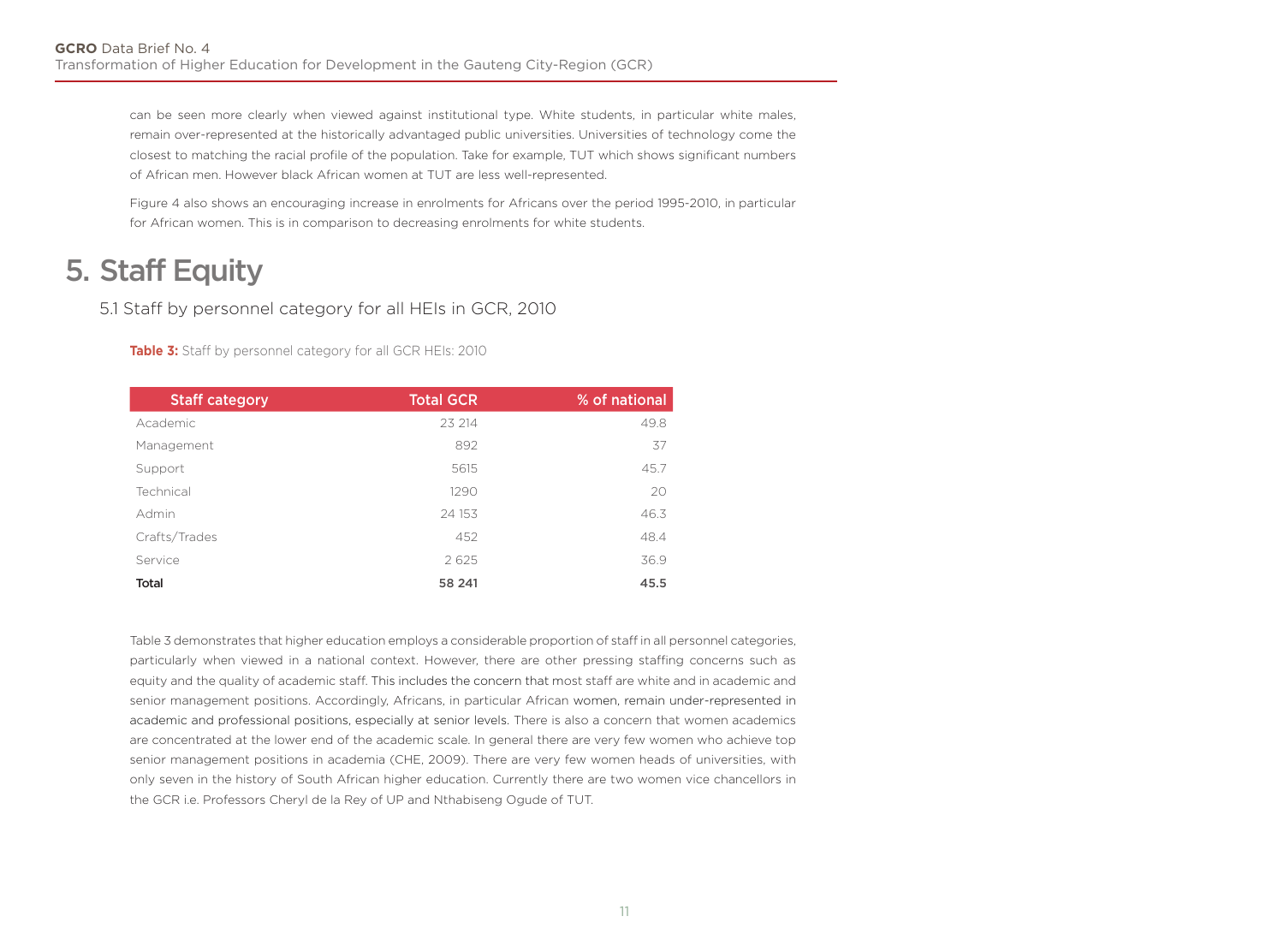### 5.2 Staff by qualification levels

Retaining a solid base of appropriately qualified staff is a key priority for the GCR. Staff qualifications play an important role in determining research capacity as it is generally staff with PhDs or Masters degrees who drive research productivity at universities. Figures 5 and 6 below show staff qualification levels per GCR HEI for the years 2005 and 2010.

**Figure 5:** Percentage distribution of academic staff by qualification level per university: 2005

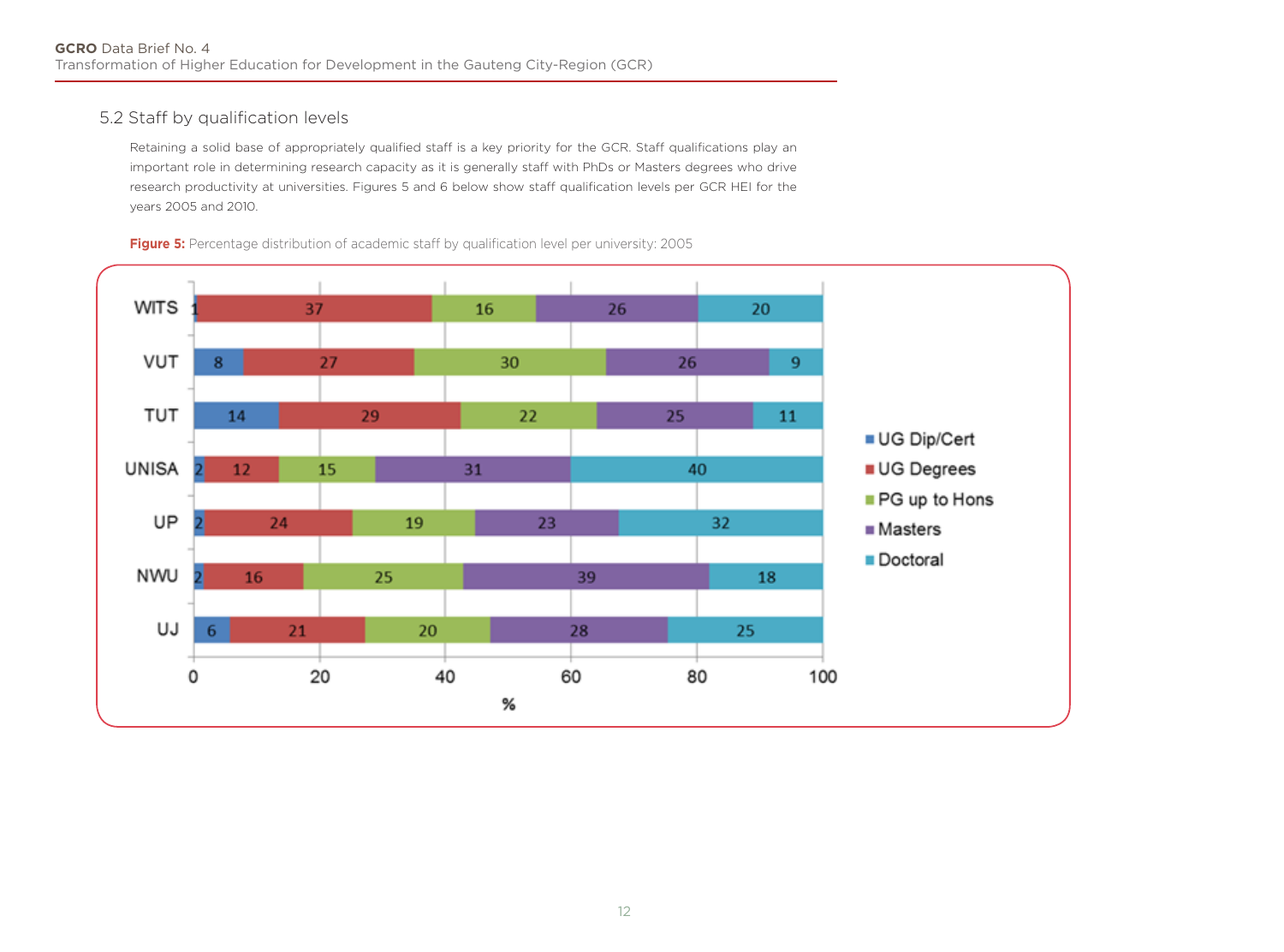**Figure 6:** Percentage distribution of academic staff by qualification level per university: 2010



Generally, there is a higher percentage of academic staff holding undergraduate degrees at HEIs. This is an important area for further analysis, particularly given national imperatives to drive the production of PhDs at HEIs. We also remain aware of the need to interrogate the category of 'academic staff', which may possibly include all levels of researchers such as laboratory technical assistants and others.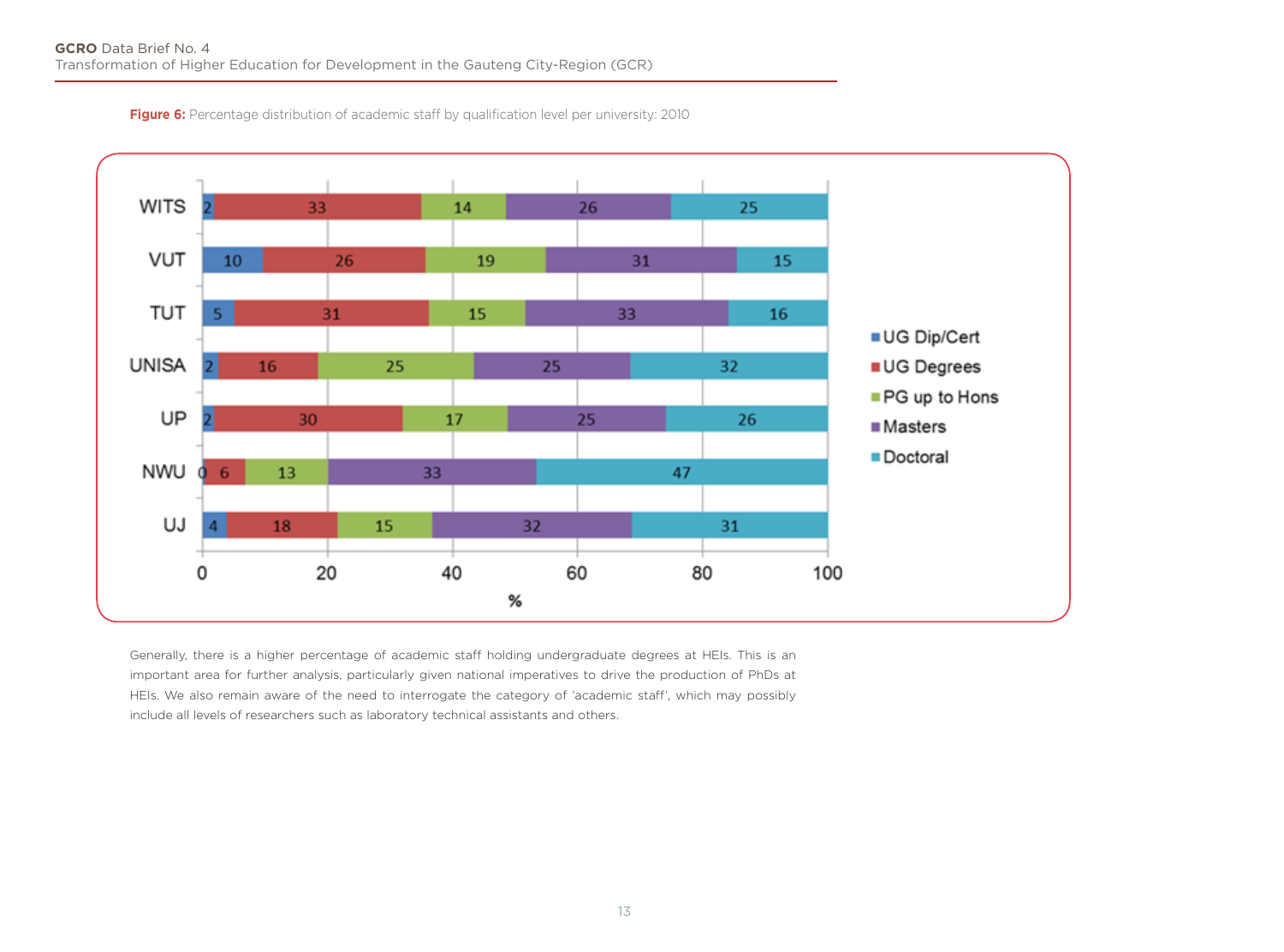As seen in Figure 7 below, UNISA and UP lead consecutively in terms of staff with doctorates followed by the other historically advantaged public universities. In contrast, the universities of technology hold the least number of PhDs but this must be considered in relation to their size.





Between 2005 and 2010 UNISA and VUT had the largest increases in staff with PhDs of 46% and 29% respectively. In comparison, UJ, Wits and NWU enjoyed only modest increases of staff with PhDs. Unfortunately UP experienced a significant decrease of 36% in staff with PhDs between 2005 and 2010. The reasons for the curious decrease in staff with PhDs at UP remain a subject for further exploration. TUT also experienced a reduction in staff with PhDs during the same period, although to a lesser degree (i.e. -11%).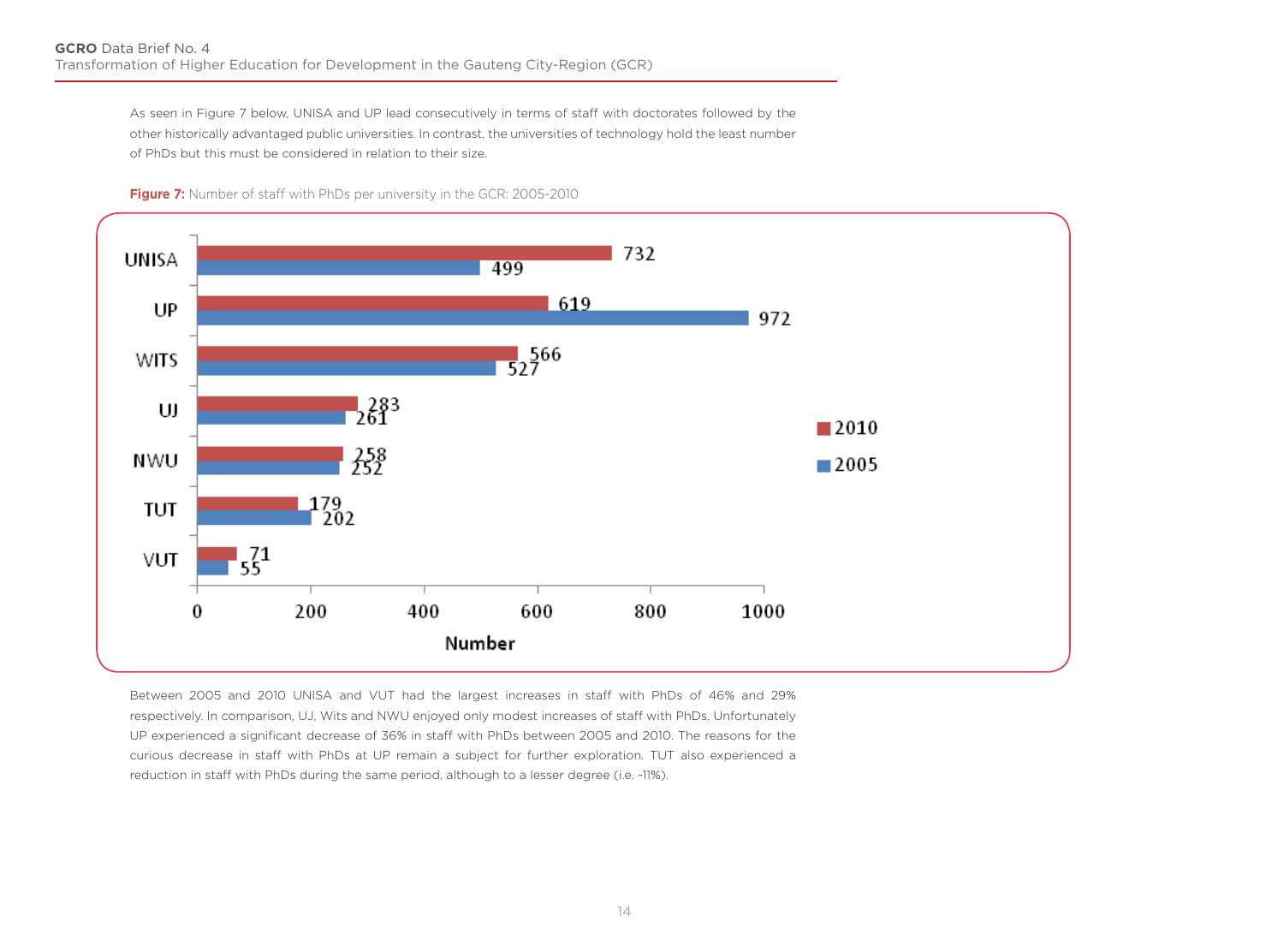# 6. Sustaining and promoting research

### 6.1 Increasing research outputs

Five universities dominate the production of research in South Africa, two of which are located in the GCR i.e. UP and Wits. The University of Cape Town (UCT) leads the country in terms of research output. As shown in Figure 8 below, UCT is followed by UP, University of KwaZulu- Natal (UKZN), University of Stellenbosch (US) and Wits.

**Figure 8:** Research output units per university in South Africa: 2010

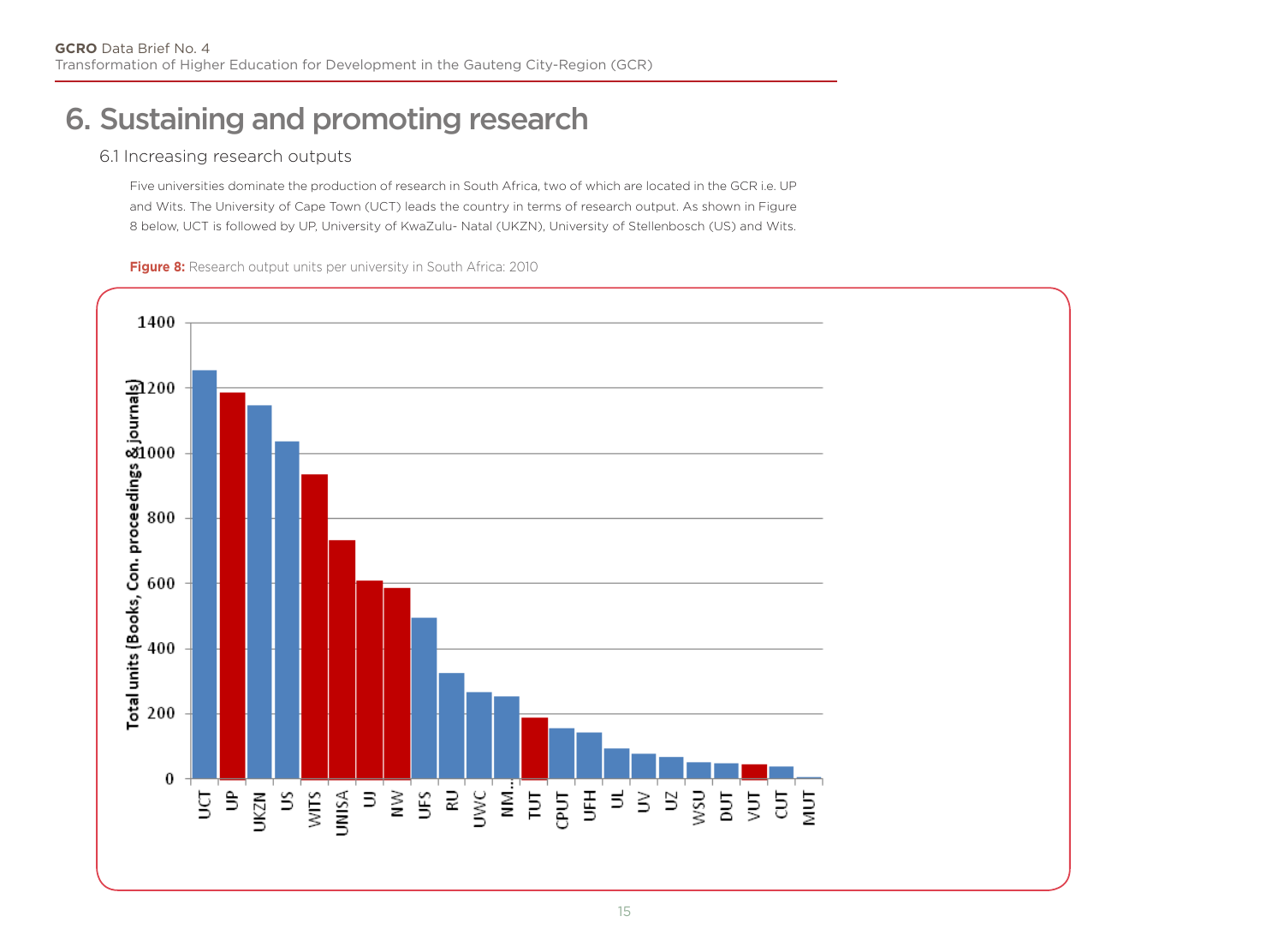In the context of universities in the GCR, the leading universities in terms of research outputs are the large historically advantaged public universities, i.e. UP, Wits, UNISA and UJ respectively.





When considered by publication type, Wits appears to dominate in terms of book publications and UP by journal articles and conference proceedings. In 2010, it is encouraging to note that Wits, UJ and UP exceeded their publication targets (NDHET, 2012).